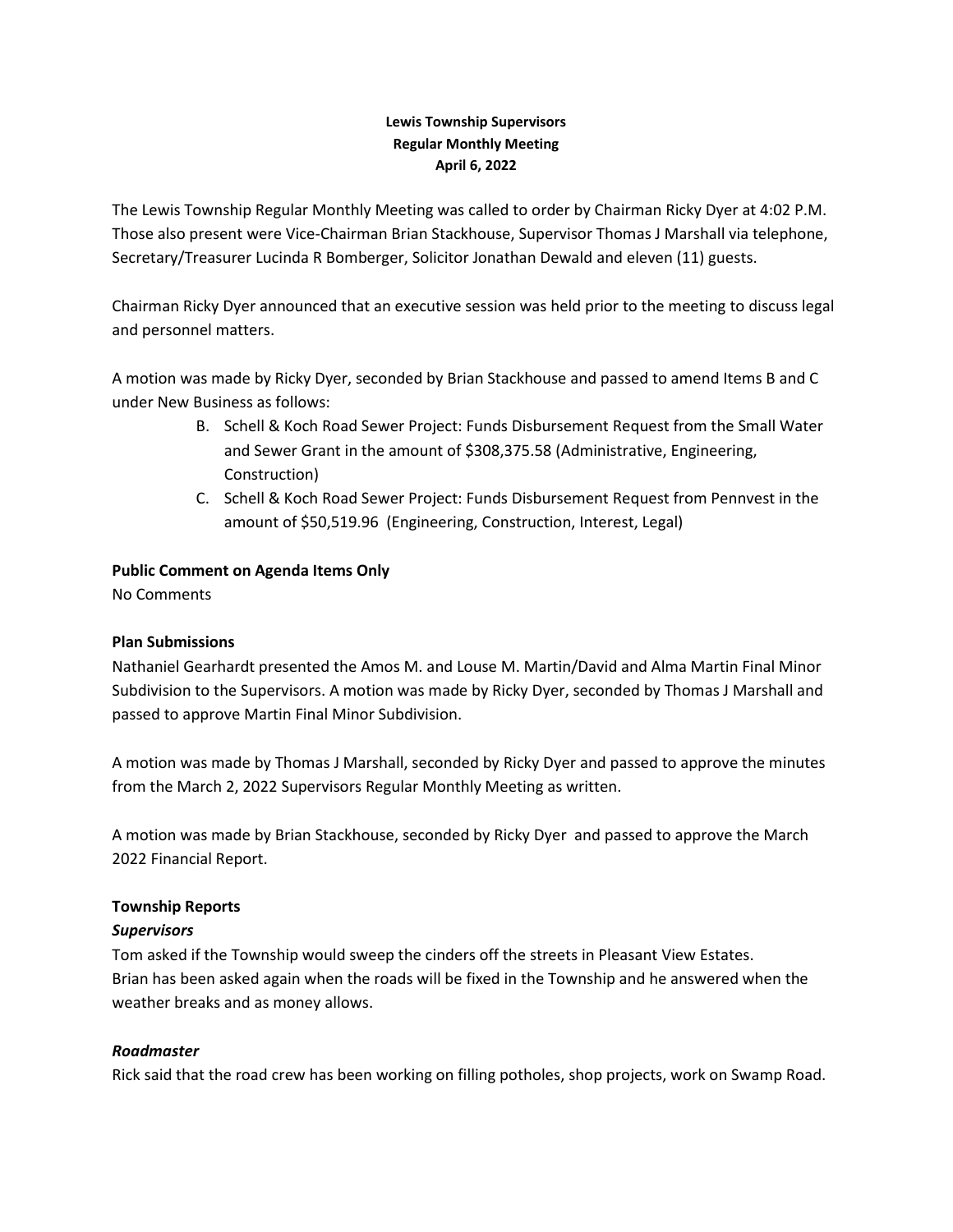### *Treatment Plant Operator*

Mike Koch said that the plant is having the same challenges. The sand bed is almost cleaned out and will be ready for new sand. Rick said he and the guys would be down sometime the following week to help with that.

#### *Secretary/Treasurer*

Secretary/Treasurer Lucinda R Bomberger reported that LSA Grant had been submitted and gave an update on the Schell and Koch Road Project. Pact One will be back in late April, early May to finish the sewer Main and Doli Construction will be in early May to begin construction of the Pump Station.

#### *Fire Board Representative*

Ricky Dyer shared the monthly report submitted by Chief Douglas Funk.

#### **Old Business**

Solicitor Dewald shared that he incorporated the solar energy systems ordinance with the Zoning Ordinance for the Supervisors review. Solicitor Dewald asked if the Supervisors wanted the Village Center incorporated as well. The Supervisors said yes and the Secretary will forward the map, use chart and text recommendations of the Planning Commission.

A motion was made by Brian Stackhouse, seconded by Thomas J Marshall and passed to approve an extension of time for the Timothy and Daphne Bowers Subdivision in the amount of ninety (90) days to allow for additional sewage facilities planning. All other review items for this plan have been satisfied. **New Business**

A motion was made by Brain Stackhouse, seconded by Ricky Dyer and passed to approve Pay Application # 1 for Pact One, LLC in the amount of #345,933.00.

A motion was made by Ricky Dyer, seconded by Brian Stackhouse and passed to approve a funds disbursement request from the Small Water and Sewer Grant in the amount of \$308,375.58 for administrative. Engineering and Construction Costs for the Schell and Koch Road Sewer Project.

A motion was made by Ricky Dyer, seconded by Brian Stackhouse and passed to approve a funds disbursement request from Pennvest in the amount of \$50,519.96 for engineering, construction, interest and legal costs for the Schell and Koch Road Sewer project.

A motion was made by Ricky Dyer, seconded by Thomas J Marshall and passed to approve the \$1,500 dollars for the Temporary Construction Easement with the Steins for Change Order # 1 of the Schell and Koch Road Sewer Project and tabled the decision for the water main repair cost of \$9,509.08 to ask for additional information.

A motion was made by Brian Stackhouse, seconded by Thomas J Marshall and passed to solicit bids for tar and chipping along with Delaware Township and Watsontown Borough.